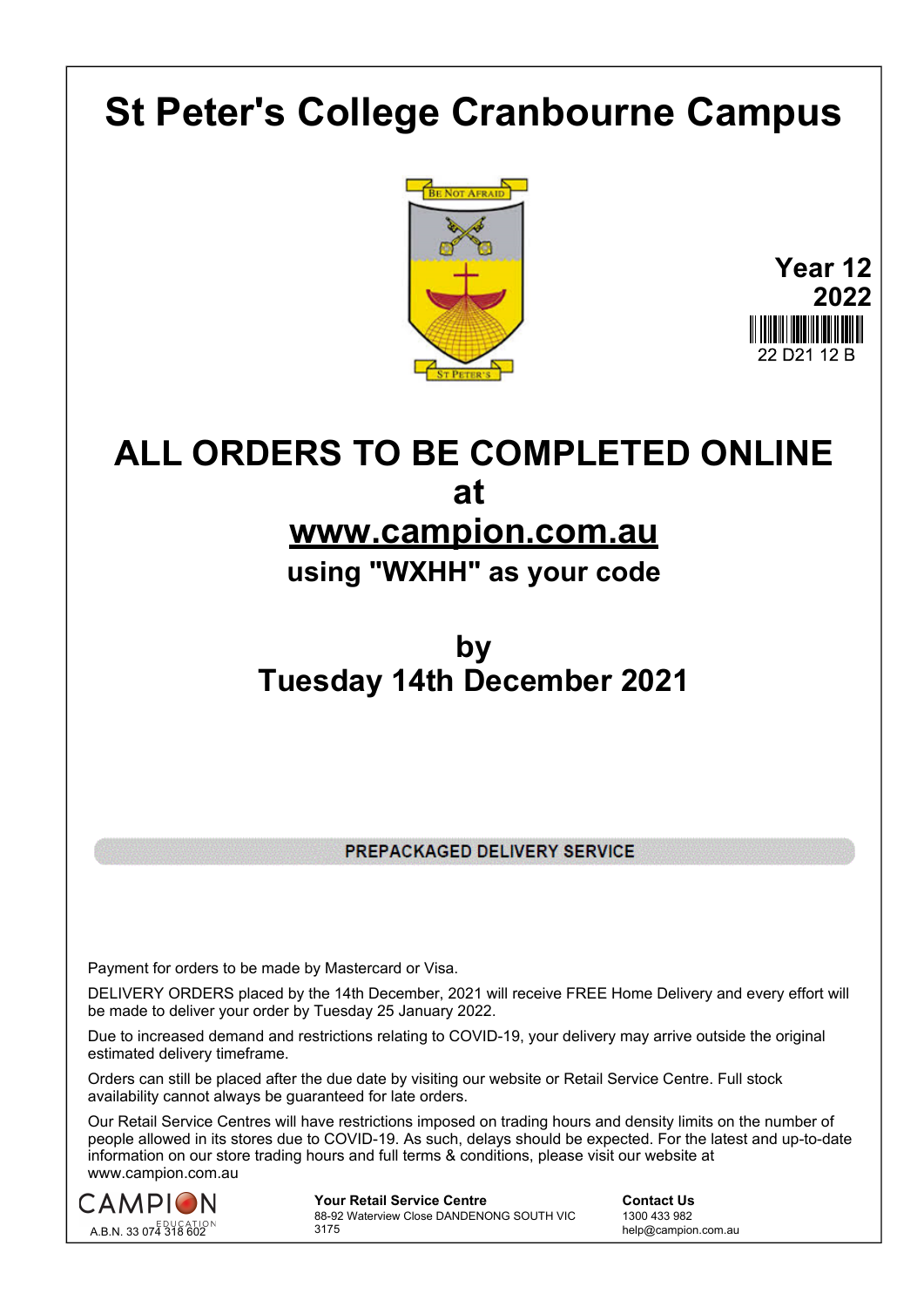| TICK THE BOX FOR THE ITEMS REQUIRED -                                                             | TICK THE BOX FOR THE ITEMS REQUIRED - |                  |                                                                                                                    |       |                             |          |
|---------------------------------------------------------------------------------------------------|---------------------------------------|------------------|--------------------------------------------------------------------------------------------------------------------|-------|-----------------------------|----------|
| Price<br><b>Description</b>                                                                       |                                       | Location         | <b>Description</b>                                                                                                 | Price |                             | Location |
| Year 12                                                                                           |                                       |                  | <b>FRENCH</b>                                                                                                      |       |                             |          |
|                                                                                                   |                                       |                  |                                                                                                                    |       |                             | P55152   |
| <b>ALL STUDENTS REQUIRE</b>                                                                       |                                       |                  |                                                                                                                    |       |                             | P55110   |
| St Peters Stationery Pack Year 9-12 \$32.60<br>Pack Contains:                                     | $1$ $\Box$                            | P74763           | 1 x Pen Ballpoint Artline Flow Retractable 4-Colour                                                                |       | $$3.35 \quad 32 \quad \Box$ | P51241   |
| 1 x Ruler 300mm Plastic Clear (P56414)<br>5 x Notes Stick on 75mm x 75mm - Yellow 654 (P56334)    |                                       |                  |                                                                                                                    |       |                             | P56223   |
| 2 x Pen Ballpoint Cap Type Red Medium (P56096)<br>4 x Pen Ballpoint Cap Type Blue Medium (P56095) |                                       |                  |                                                                                                                    |       |                             | P51039   |
| 2 x Pencil (HB) Tradition (P56172)<br>1 x Scissors 170mm Maped Plastic Handle (P50161)            |                                       |                  | <b>GLOBAL POLITICS</b>                                                                                             |       |                             |          |
| 1 x Markers Texta Nylorite TX200/24's Asstd/Cols Wallet (P51252)                                  |                                       |                  |                                                                                                                    |       |                             | P55152   |
| 2 x Glue Stick 36gm (P55652)<br>1 x Eraser Plastic Pencil Large With Sleeve (P58510)              |                                       |                  | <b>HEALTH &amp; HUMAN DEVELOPMENT</b>                                                                              |       |                             |          |
| 1 x Sharpener Pencil Metal Double Hole (HQ) (P56243)<br>1 x Highlighters Pkt 6 Micador (P50135)   |                                       |                  |                                                                                                                    |       |                             | P55152   |
| 1 x NRSV Catholic Youth Bible International Edition H/B\$65.95                                    | $2\Box$                               | P15489           | <b>HISTORY</b>                                                                                                     |       |                             |          |
| 1 x Oxford Australian Pocket Dictionary (8E) (H/B)<br>\$29.95                                     | $3$ $\Box$                            | P15844           |                                                                                                                    |       |                             | P55152   |
|                                                                                                   |                                       |                  |                                                                                                                    |       |                             | P55110   |
| 1 x USB Pocket Flash Drive 32GB - NO RETURNS  \$13.95                                             | $4\Box$                               | P52086           | 1 x Loose Leaf Refills Reinforced A4 7mm Pkt 100  \$3.55 39                                                        |       |                             | P56388   |
| 1 x Headset Multimedia With Microphone & Volume \$17.95                                           | $5\Box$                               | P55686           | <b>JAPANESE</b>                                                                                                    |       |                             |          |
|                                                                                                   | $6\Box$                               |                  |                                                                                                                    |       |                             | P55152   |
| 1 x Pencil Case 355x260mm 2 Zip Neoprene Blue \$7.55<br><b>RELIGIOUS EDUCATION</b>                |                                       | P50524           | 1 x Pen Ballpoint Artline Flow Retractable 4-Colour                                                                |       | $$3.35$ 41 $\Box$           | P51241   |
|                                                                                                   |                                       |                  |                                                                                                                    |       |                             | P56223   |
|                                                                                                   |                                       | P55152           |                                                                                                                    |       |                             | P51039   |
| <b>ENGLISH &amp; ENGLISH LANGUAGE</b>                                                             |                                       |                  | <b>INFORMATION TECHNOLOGY</b>                                                                                      |       |                             |          |
|                                                                                                   | $8\Box$                               | P55152           | 2 x Display Book A4 20 Pocket Black Refillable \$4.00 44                                                           |       |                             | P55442   |
| <b>ART</b>                                                                                        |                                       |                  |                                                                                                                    |       |                             | P55152   |
| 1 x Pencils-Graphite Set 6 Sketch with sharp/eraser \$11.95                                       | $9$ $\Box$                            | P56276           | <b>LEGAL STUDIES</b>                                                                                               |       |                             |          |
| 1 x Pen 5 Piece Drawing Set Unipin/Pilot Fineliner \$19.05 10                                     |                                       | P56144           |                                                                                                                    |       |                             | P55152   |
| <b>ACCOUNTING</b>                                                                                 |                                       |                  |                                                                                                                    |       |                             | P55110   |
|                                                                                                   |                                       | P55152           | 1 x Loose Leaf Refills Reinforced A4 7mm Pkt 100  \$3.55 48                                                        |       |                             | P56388   |
|                                                                                                   |                                       | P55110           | <b>LITERATURE</b>                                                                                                  |       |                             |          |
| <b>BUSINESS MANAGEMENT</b>                                                                        |                                       |                  |                                                                                                                    |       |                             | P55110   |
|                                                                                                   |                                       | P55152           | 1 x Loose Leaf Refills Reinforced A4 7mm Pkt 200  \$7.05 50                                                        |       |                             | P56389   |
|                                                                                                   |                                       | P55110           | <b>MATHEMATICS</b>                                                                                                 |       |                             |          |
| 1 x Loose Leaf Refills Reinforced A4 7mm Pkt 100  \$3.55 15                                       |                                       | P56388           | 1 x Calculator Texas TI-Nspire CX II CAS Touchpad \$259.95 51                                                      |       |                             | P50982   |
|                                                                                                   |                                       |                  | Retain from previous year                                                                                          |       |                             |          |
| <b>DANCE</b>                                                                                      |                                       |                  | 1 x Notebook A4 240 pages Side Opening Spirax                                                                      |       | $$6.85$ 52 $\Box$           | P55968   |
| 1 x Display Book A4 20 Pocket Black Refillable \$2.00 17                                          |                                       | P55152<br>P55442 |                                                                                                                    |       |                             |          |
|                                                                                                   |                                       | P55110           | 3 x Grid Binder Book A4 128 Page 5mm Grid \$7.50                                                                   |       | $53$ $\Box$                 | P55154   |
| 2 x Sketch Book 272x360mm 16 leaf Spiral Spirax                                                   | $$6.80$ 19 $\Box$                     | P56482           | <b>MEDIA</b>                                                                                                       |       |                             |          |
|                                                                                                   |                                       |                  |                                                                                                                    |       |                             | P55152   |
| <b>DRAMA</b>                                                                                      |                                       |                  | 1 x Visual Art Diary A3 60 Sheet 110gsm  \$9.25 55                                                                 |       |                             | P56677   |
| 1 x Dividers Index A4 5 Tab PVC Multi/Coloured \$2.05                                             | $20$ $\Box$                           | P55710           | 1 x Binder A3 4D Ring 38mm PVC Upright Black  \$18.25 56                                                           |       |                             | P50037   |
|                                                                                                   |                                       | P55110           | 6 x Pocket Plastic A3 11 Hole Pkt 5 Heavy Weight \$27.30 57                                                        |       |                             | P56327   |
| 2 x Sketch Book 272x360mm 16 leaf Spiral Spirax<br>\$6.80                                         | 22 □                                  | P56482           | Bring the following item from home: 750GB/1TB hard driveSD card high speed 16GB                                    |       |                             |          |
| 1 x Loose Leaf Refills Reinforced A4 7mm Pkt 50  \$2.10 23                                        |                                       | P56387           |                                                                                                                    |       |                             |          |
|                                                                                                   |                                       |                  | <b>MUSIC SOLO PERFORMANCE</b>                                                                                      |       |                             |          |
| <b>ECONOMICS</b>                                                                                  |                                       |                  | 1 x Display Book A4 20 Pocket Black Refillable \$2.00 58                                                           |       |                             | P55442   |
|                                                                                                   |                                       | P55152           |                                                                                                                    |       |                             | P55152   |
| 1 x Loose Leaf Refills Reinforced A4 7mm Pkt 100  \$3.55 26                                       |                                       | P55110<br>P56388 | 1 x Loose Leaf Refills Reinforced A4 7mm Pkt 50  \$2.10 60                                                         |       |                             | P56387   |
| <b>FOOD TECHNOLOGY</b>                                                                            |                                       |                  | 1 x Music Book A4 96 Page Ruled & Staved Spirax                                                                    |       | $$2.35$ 61 $\Box$           | P50444   |
| 1 x Loose Leaf Refills Reinforced A4 7mm Pkt 100  \$3.55 27                                       |                                       | P56388           | PHYSICAL EDUCATION                                                                                                 |       |                             |          |
|                                                                                                   |                                       | P55110           |                                                                                                                    |       |                             | P55152   |
| 2 x Binder A3 4D Ring 38mm PVC Upright Black  \$36.50 29                                          |                                       | P50037           |                                                                                                                    |       |                             |          |
|                                                                                                   |                                       |                  | <b>PRODUCT DESIGN &amp; TECHNOLOGY</b>                                                                             |       |                             |          |
| 2 litre food container with lid (labelled) - Bring from home                                      |                                       |                  | 1 x Display Book A3 20 Pocket Refillable Colby  \$31.95 63<br>$D'$ . I. $D$ . I. AO $D$ . CII. $D$ LL AO $O$ . II. |       | $A \cup A = A$              | P51284   |

| TICK THE BOX FOR THE ITEMS REQUIRED -                                           |        |    |             |          |
|---------------------------------------------------------------------------------|--------|----|-------------|----------|
| <b>Description</b>                                                              | Price  |    |             | Location |
| <b>FRENCH</b>                                                                   |        |    |             |          |
|                                                                                 |        |    | $30 \Box$   | P55152   |
|                                                                                 |        |    | $31$ $\Box$ | P55110   |
| 1 x Pen Ballpoint Artline Flow Retractable 4-Colour                             | \$3.35 |    | $32\Box$    | P51241   |
|                                                                                 |        |    | $33$ $\Box$ | P56223   |
|                                                                                 |        |    | $34$ $\Box$ | P51039   |
| <b>GLOBAL POLITICS</b>                                                          |        |    |             |          |
|                                                                                 |        |    | $35$ $\Box$ | P55152   |
| <b>HEALTH &amp; HUMAN DEVELOPMENT</b>                                           |        |    |             |          |
|                                                                                 |        |    | $36$ $\Box$ | P55152   |
| HISTORY                                                                         |        |    |             |          |
|                                                                                 |        |    | $37$ $\Box$ | P55152   |
|                                                                                 |        |    | $38$ $\Box$ | P55110   |
| 1 x Loose Leaf Refills Reinforced A4 7mm Pkt 100  \$3.55                        |        |    | $39$ $\Box$ | P56388   |
| <b>JAPANESE</b>                                                                 |        |    |             |          |
|                                                                                 |        |    | 40 □        | P55152   |
| 1 x Pen Ballpoint Artline Flow Retractable 4-Colour                             | \$3.35 |    | $41\Box$    | P51241   |
|                                                                                 |        |    | $42 \Box$   | P56223   |
|                                                                                 |        |    | $43$ $\Box$ | P51039   |
| <b>INFORMATION TECHNOLOGY</b>                                                   |        |    |             |          |
| 2 x Display Book A4 20 Pocket Black Refillable \$4.00                           |        |    | 44 1        | P55442   |
|                                                                                 |        |    | $45\Box$    | P55152   |
| <b>LEGAL STUDIES</b>                                                            |        |    |             |          |
|                                                                                 |        | 46 | $\Box$      | P55152   |
|                                                                                 |        |    | $47\Box$    | P55110   |
| 1 x Loose Leaf Refills Reinforced A4 7mm Pkt 100  \$3.55                        |        |    | $48$ $\Box$ | P56388   |
| LITERATURE                                                                      |        |    |             |          |
|                                                                                 |        |    |             | P55110   |
| 1 x Loose Leaf Refills Reinforced A4 7mm Pkt 200  \$7.05                        |        |    | $50$ $\Box$ | P56389   |
| <b>MATHEMATICS</b>                                                              |        |    |             |          |
| 1 x Calculator Texas TI-Nspire CX II CAS Touchpad \$259.95                      |        |    | $51$ $\Box$ | P50982   |
| Retain from previous year<br>1 x Notebook A4 240 pages Side Opening Spirax      | \$6.85 |    | 52 $\Box$   | P55968   |
|                                                                                 |        |    |             |          |
| 3 x Grid Binder Book A4 128 Page 5mm Grid \$7.50                                |        |    | $53 \Box$   | P55154   |
| <b>MEDIA</b>                                                                    |        |    |             |          |
|                                                                                 |        |    | $54$ $\Box$ | P55152   |
|                                                                                 |        |    | $55$ $\Box$ | P56677   |
| 1 x Binder A3 4D Ring 38mm PVC Upright Black  \$18.25                           |        |    | 56 I I      | P50037   |
| 6 x Pocket Plastic A3 11 Hole Pkt 5 Heavy Weight \$27.30                        |        |    | 57 I        | P56327   |
| Bring the following item from home: 750GB/1TB hard driveSD card high speed 16GB |        |    |             |          |

| 1 x Display Book A4 20 Pocket Black Refillable \$2.00 58   |        |             | P55442             |
|------------------------------------------------------------|--------|-------------|--------------------|
|                                                            |        |             | P55152             |
| 1 x Loose Leaf Refills Reinforced A4 7mm Pkt 50  \$2.10    |        | $60$ $\Box$ | P56387             |
| 1 x Music Book A4 96 Page Ruled & Staved Spirax            | \$2.35 | $61$ $\Box$ | P50444             |
| <b>PHYSICAL EDUCATION</b>                                  |        |             |                    |
|                                                            |        |             | P <sub>55152</sub> |
| <b>PRODUCT DESIGN &amp; TECHNOLOGY</b>                     |        |             |                    |
| 1 x Display Book A3 20 Pocket Refillable Colby  \$31.95 63 |        |             | P51284             |
| 1 x Display Book A3 Refills Pkt 10 Colby  \$11.25 64 □     |        |             | P50427             |